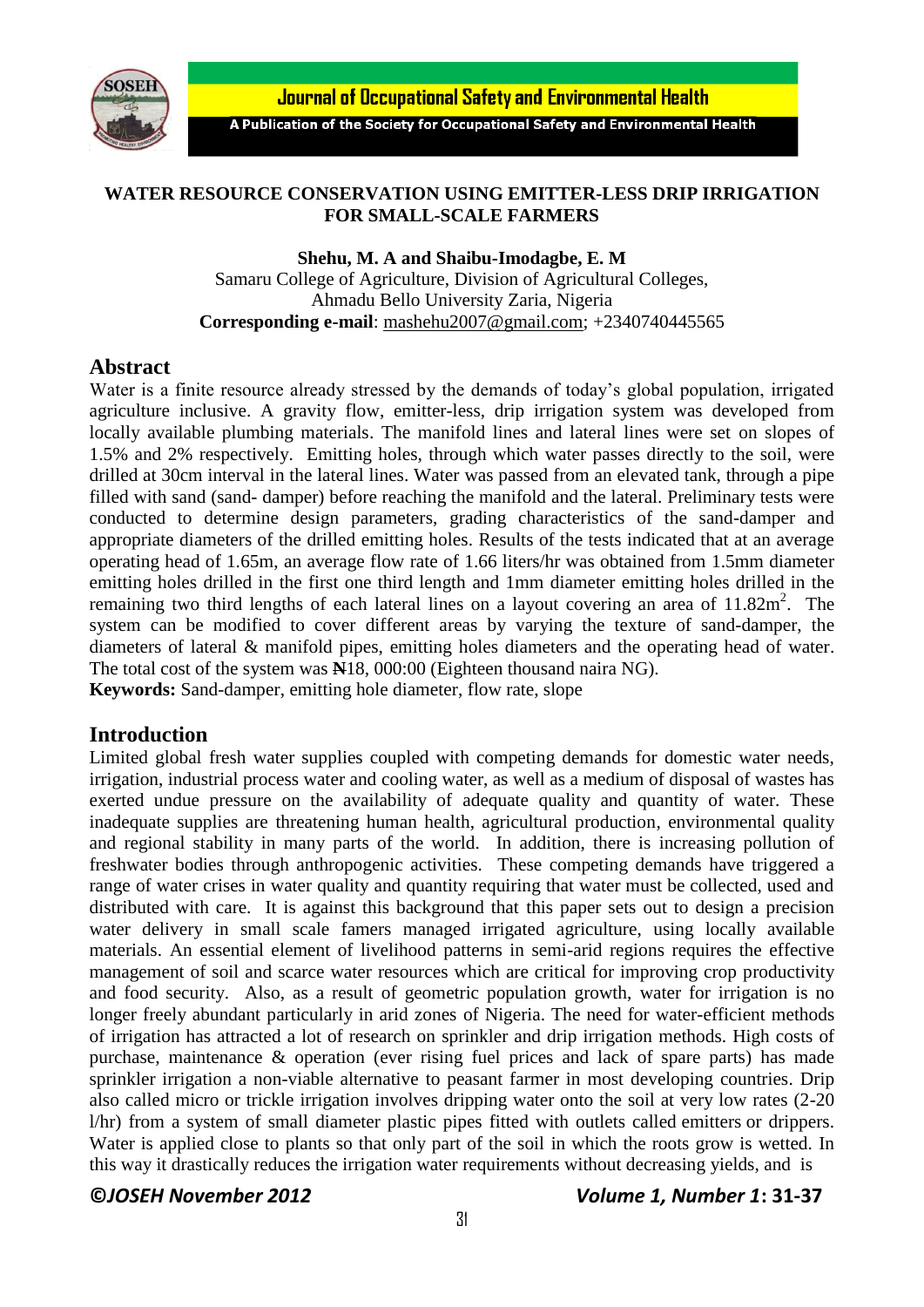the last option to vegetables and tree-fruit growers in arid and semi arid regions of developing countries. However, the high investment cost and technological requirements of conventional micro/trickle irrigation is also a limiting factor in its application, especially to peasant farmers in the developing countries. Recently, the concept of Affordable Micro-irrigation systems has been identified as a commensurate drip technology for low-income farmers. These systems equally possess momentous potential for efficient agricultural water use. Considerable research has therefore been conducted in this domain with much success (Baqui and Angeles, 1995; Polak *et al.*, 1997; Bissrat *et al*., 2001; Anon., 2002; Masimba, 2003). Most low-cost micro-irrigation systems in use today such as the drum and bucket drip kits (Cornish and Brabben, 2001), and the Nica Irrigation (Anon., 2003) apply water in pulses often twice a day. Mofoke *et al.* (2004) worked on a gravity fed system that was constructed exclusively from cheap and locally available plumbing materials, incorporating a modified form of the medical infusion set as emitter. He got Distribution Uniformity for four treatments as 90.0, 91.4, 93, and 97% respectively. Umara *et al.* (2011) worked on bamboo gravity fed micro irrigation lateral system but did not use any emitter. He punched the Bamboo with holes of different diameters and evaluated the system. He obtained average discharge variations of 30%, coefficient of manufacturing variation of 9.8%, emission uniformity of 73%, Christiansen (1942) coefficient of uniformity of 92% and distribution efficiency of 88%. Awe and Ogedengbe (2010) used medi emitters on bamboo pipes in a gravity fed system. Their design involved the use of bamboo as the conveyance structure and medical infusion sets as drippers to deliver water to the field at 10, 15, 20, 25 and 30 drops of water per minutes. The variation in discharge ranged from 6.35 to 10.21 percent as the flow rate decreases from 30 to 10 drops of water per minute.

The drip emitter is the heart of a drip irrigation system. It emits water, but more importantly it regulates the water flow. An emitter could be formed by drilling a very small hole in a pipe. From this type of emitters the water tends to forcefully shoot out and more importantly, there is little uniformity of flow along the laterals. From such laterals the holes nearest to the water source will have a large water flow from them, while those at the far end will have a very small or no flow (Jess 2011, Bryan 2007). Since using a only simple hole in a pipe does not work very well, the early pioneers of drip irrigation started playing around with mechanical devices that would better regulate the flow. These devices have been given the name "emitters" (or sometimes "drippers" is used.)**.** The working principle of all emitters is water-pressure dissipation or compensation. According to Bryan (207) emitters are classified into groups based on how their design type and the method they use to regulate pressure. There are; Long-Path Emitters, which have a long water path that circles around and around a barrel shaped core, soaker hose, porous pipe, drip tape, laser tubing, which are made from materials that create porous tubing walls that the water can slowly leak out of, and short-Path Emitters which are similar to long-paths emitters but have a shorter and smaller water path and hence will work on very low-pressure systems. Other types of emitters include: tortuous-path or turbulent-flow emitters, which work by running the water through a path similar to the long path type, but the path has all kinds of sharp turns and obstacles in it, vortex emitters, which run the water through a vortex (whirlpool) to reduce the flow and pressure, diaphragm emitters, which have some type of flexible diaphragm to reduce the flow and pressure, adjustable flow emitters, which as the name indicate have adjustable flow rates, mechanical emitter, which emits water at preset interval of time from a small chamber and dripline (dripperline) which are tubings that have preinstalled emitters in them. There are 3 standard emitter flow rates, 2lit/hr, 4lit/hr and 8lit/hr (Bryan, 2007). The crop water requirement dictates which rate to choose.

All conventional drip irrigation systems require some pressure to push out the water through the emitters and some filtering mechanism to reduce clogging. This pressure has an optimum range and therefore needs some regulation. Drip systems operate quite well with a water pressure of 140 to 210KN/m<sup>2</sup>, but water pressures higher than 280 KN/m<sup>2</sup> can cause ruptures in the tubing or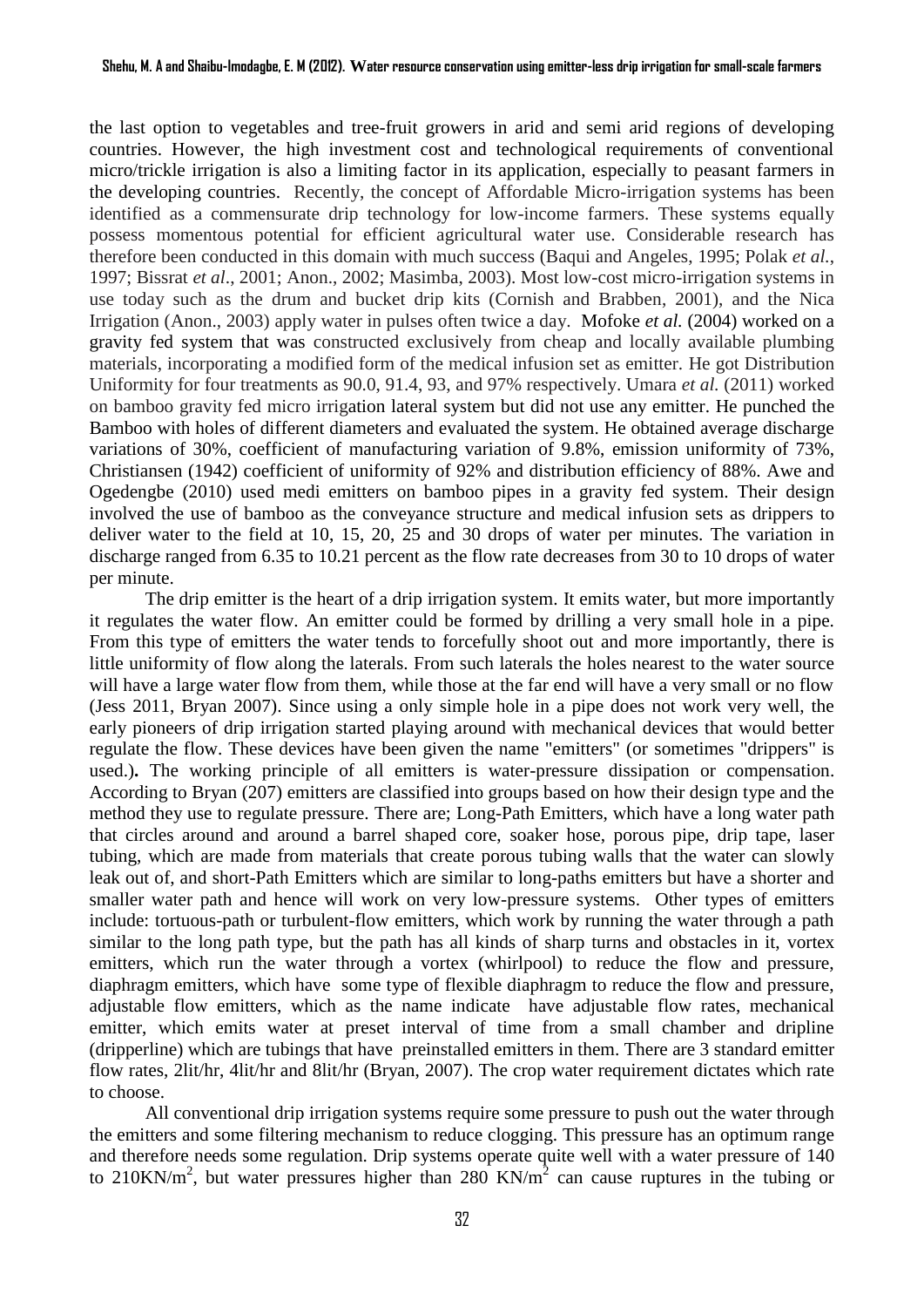emitters to "pop" out (Jess, 2011). Pumps from either government agencies or booster pumps are installed in drip systems to serve that purpose. However, gravity fed systems are more appropriate for low income farmers. With regards to gravity fed systems, Ella *et al.* (2009) reported that Emitter discharge increased with an increase in reservoir head height at every slope, increased slope of the mainline did not have a significant impact on average emitter discharge, no-emission of water generally occurred at the upstream laterals at mainline slopes of more than 20 percent, and emitter discharge generally decreased from the emitters close to mainline as compared to those at the end of the lateral. They also reported that; at 0 percent slope discharge uniformity increased from 0 to 3 m of reservoir height, then decreased from 3 to 5 m in height, discharge was most uniform at 0 percent slope of the laterals, higher reservoir head height results in higher uniformity of water distribution regardless of slope up to 3 m in head height.

To determine if water and chemicals are applied uniformly, it is necessary to evaluate emitter discharge uniformity and system performance. Application uniformity of drip irrigation systems can be expressed by several uniformity parameters; however, most require measurement of emitter discharge for a representative sample of the emitters in a system. Nakayama and Bucks (1986) reviewed several widely used parameters, including uniformity coefficient (UC), emitter flow variation (Qvar), and coefficient of variation of emitter flow (CV) (Christiansen, 1942; Wu *et al*., 1979). The application of statistical uniformity for evaluating drip irrigation systems in the field using measured emitter flow rates and pressures for randomly selected emitters and manifolds was adopted as American Society of Agricultural Engineers (ASAE), Engineering Practice 458 (ASAE Standards, 1996). However, determination of these parameter values for field systems requires measurement of emitter flow rate and pressure at selected locations throughout the system. This can be accomplished in a straightforward manner for systems where the emitters are located on the soil surface; however, it is much more difficult for subsurface systems, where the emitters to be evaluated must be excavated to allow collection of water discharged. The cost of acquisition and maintenance is a serious impediment of the utilization of drip irrigation as a means of boosting food production. This research is aimed at providing a low cost means of drip irrigation using locally available materials by eliminating the use of emitters.

#### **Materials and Methods**

The research was conducted in the Agricultural Engineering Technology Premises of Samaru College of Agriculture, Division of Agricultural College Ahmadu Bello University Zaria, Nigeria. Plate 1 shows the experimental set up and Plate 2 shows its major components. Water was stored in a 140cm deep Gee-Pee tank which was elevated on 70cm block platform. The use of 70 high block platform was dictated by economics of the situation. The manifold line (made from 1'' PVC pipe) and lateral lines (made from **½**''**)** were set on slopes of 1.5% and 2% respectively. A 2.54mm (1'') ball gate was connected to the main line to control the flow of water. A 2.54mm x 1.275mm (1" x **½**''**)** reducer was fitted to tee connectors in the main line for connecting the 394 cm long 1.275mm  $(\frac{1}{2})^{\prime}$  PVC pipes at 30cm interval which served as lateral lines. The laterals covered an area of 11.8 m<sup>2</sup>. Emitting holes, through which water passes directly to the soil, were drilled at 30cm interval in the lateral lines.

Three preliminary tests were carried out to determine the best combination factors that will make the system work. In Test I, the laterals drilled with 1mm holes placed at 30cm interval were directly connected to main line after connecting a union connector with only a clothing filter. Emitter discharge was determined by measuring volume collected in catch cans and dividing it by the time taken to collect it. In Test II, the lateral lines were connected to the main line and water was passed from the elevated tank, through a 30cm long 2.54mm (1") PVC pipe filled with sand (sand-damper) before reaching the mainline. It was fetched from a building site close by, washed with water to remove the colloidal particles, and part of it was fed into the 30cm long 2.54mm (1") PVC pipe. The sand was prevented from flowing out by maintaining the clothing filter at the end the union connector. The sand was subjected to sieve analysis from which grading characteristics curve was plotted. Emitter discharge was measured at the head, middle and tail points of each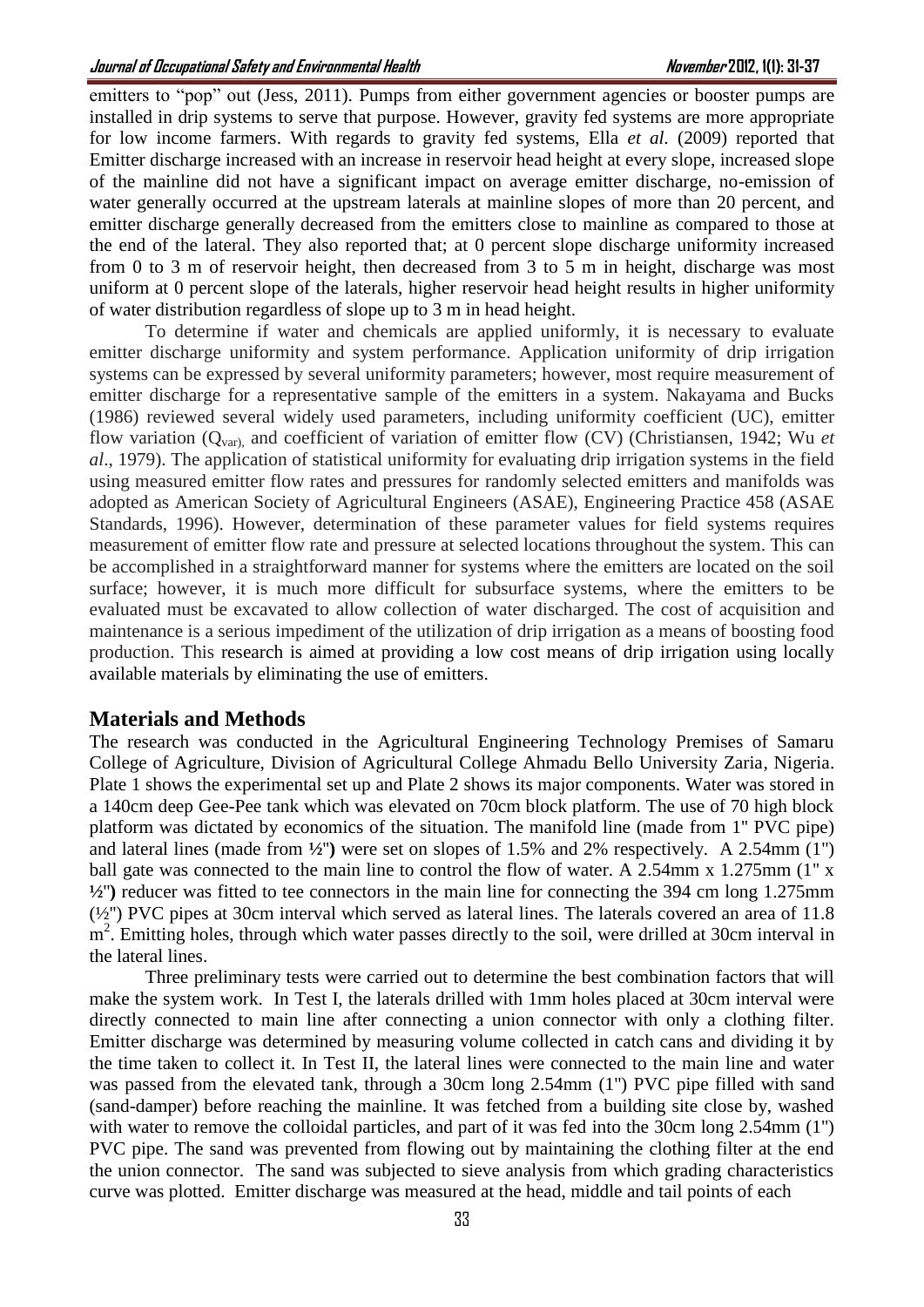lateral line. In Test III, all the conditions of the second test were maintained and in addition to that, the emitter holes at the fist one third length of each lateral (first 13 holes) were increased to 1.5mm and discharge was measured again as in the previous cases. Three readings were taken for the second and third tests and average values are presented in Tables 2 and 3.

Emitter Flow Rate Variation  $q_{var}$  was calculated using Keller and Karmeli (1974).

……………………………………………………………………....1  $q_{var}$ <sup>q</sup>max-q<sub>min</sub> *amax* Where,  $q_{\text{max}}$  = maximum emitter flow rate,  $q_{\min}$  =minimum flow rate L/h. Coefficient of Global Variation (CGV or CVq) was also calculated using Keller and Karmeli (1974) …………………………………………… …………………..2 Where, Sq = standard deviation of the emitters' flow rate, L/h, q  $_{\text{avg}}$  = average flow rates, L/h. Distribution uniformity, *DU* was calculated using (Kruse, 1978), as  $DU = \frac{q_{25\%}}{x_{100}}$ *…………………………………………………………………………3 a*<sub>ava</sub>

Where,

 $q_{25\%}$  = average of the 25% lowest value of flow rate, and  $q_{avg}$  = average flow rate.



**Plate 1:** Layout of the experimental plot showing **Plate 2:** Components of the experimental layout single main line and ten lateral lines



 $S =$  Sand damper,  $B =$  Ball gate,  $M =$  Manifold,  $L =$  Lateral

# **Results and Discussions**

Results of the first test indicated that the average time it took to fill each of the first three catch cans of 165ml capacity, was only five seconds due to the high pressure from the tank. It was observed that the pressure of jetting out through the emitters gradually reduced from the head to tail of the lateral and hence it took about eight seconds to fill the last two cans. This result agrees with postulations by Bryan (2007). In the second test, water was passed through a clothing filter before reaching the mainline. It took average of 20 seconds to fill the first three catch cans and about 30second to fill the last two. This informed the decision to further reduce the pressure. Sharp sand, one of the naturally abundant materials was chosen as pressure damper. Results of the sieve analysis of the dried sample indicated that it has a uniformity coefficient (CU) of 2.5 and a coefficient of gradation (CK) of 0.54. Lesile (2000) described such soils as falling between uniform and well graded soil. Figure 1 shows the grading curves plotted from Table 1.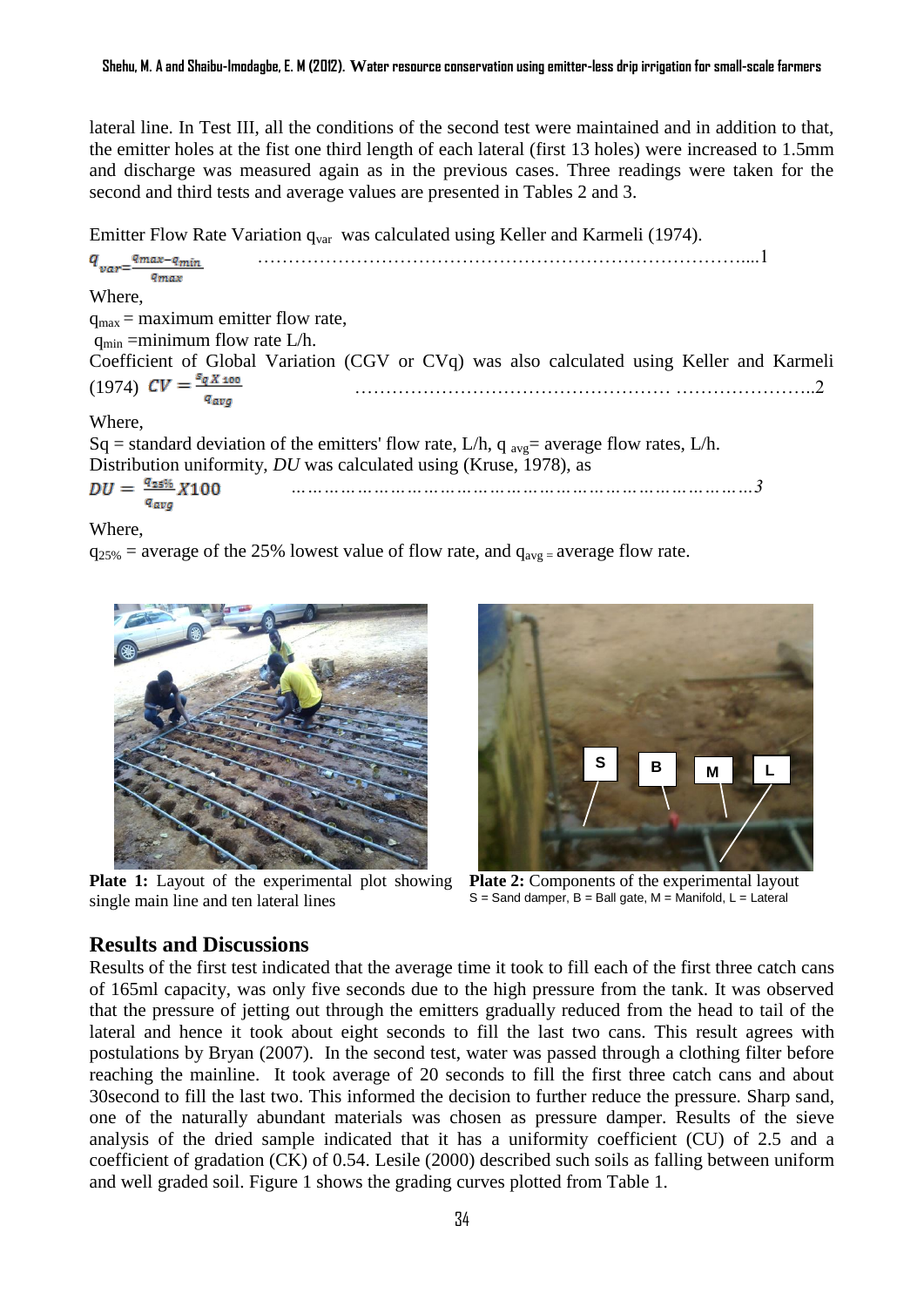| <b>THOIC</b> IT INCOUNTS OF SICTURISHED |                      |            |                          |              |  |  |  |  |  |  |
|-----------------------------------------|----------------------|------------|--------------------------|--------------|--|--|--|--|--|--|
| Sieve Size (Mm)                         | <b>Mass Retained</b> | % Retained | <b>Log of Sieve Size</b> | % Finer      |  |  |  |  |  |  |
| 2.00                                    | 14                   | 0.14       | 0.301                    | 0.86         |  |  |  |  |  |  |
| 1.00                                    | 40                   | 0.40       |                          | 0.46         |  |  |  |  |  |  |
| 0.50                                    | 42                   | 0.42       | $-0.301$                 | 0.04         |  |  |  |  |  |  |
| 0.25                                    | 3                    | 0.03       | $-0.602$                 | 0.01         |  |  |  |  |  |  |
| 0.11                                    |                      | 0.01       | $-0.975$                 | $-1.9E - 17$ |  |  |  |  |  |  |
|                                         |                      |            |                          |              |  |  |  |  |  |  |

**Table 1:** Results of sieve analysis



D10 = 0.6mm, D30 = 0.7mm, D60 = 1.5mm, CU=2.5, CK= 0.544

The use of sand-damper with 1mm holes drilled along the entire laterals yielded the results in Table 2 and Figure 2. The q<sub>var</sub>, CV and DU values obtained were, 0.7, 41%, and 64% respectively. While these results do not compare favourably with international standards, where factory manufactured emitters are used they are comparable with those of Umara (2011) and Mofoke (2004) where improvised materials are used to substitute foreign ones. Most importantly, the phenomenon of the laterals or emitters closer to the water source having higher discharge is now eliminated as can be seen in the average values at head, middle and tail sections which were 1.01, 1.26 and 2.16 lit/hr respectively. The tail value 2.16lit/hr is in good conformity with international value of 2 lit/hr for gravity flow systems (Bryan, 2007). The reservoir height of 0.7 m is relatively low compared to recommended value of 3m (Ella *et al.,* 2009) which is the major reason for low average discharge of the entire system.

| Table 2: Average emitter discharge in litres/hour for Test II |
|---------------------------------------------------------------|
|---------------------------------------------------------------|

| <b>TWORK SETTIVELY, CHILLEY GENERALLY THE CONTROL TOT TURN II</b> |      |      |      |      |      |      |      |      |         |      |       |
|-------------------------------------------------------------------|------|------|------|------|------|------|------|------|---------|------|-------|
| Lateral lines                                                     |      |      |      |      |      |      |      |      | Average |      |       |
|                                                                   |      |      |      | 4    | 5    | 6    |      |      |         | 10   |       |
| Head                                                              | 0.85 | 0.94 | 0.99 | 1.06 | 1.22 | .16  | 1.12 | 0.98 | 0.94    | 0.88 | 1.01  |
| Middle                                                            | 1.08 | 1.11 | 1.18 | 1.21 | 1.03 | 1.07 | 1.20 | 1.43 | 1.57    | 1.69 | 1.26  |
| Tail                                                              | 1.17 | 1.41 | 1.73 | 2.81 | 2.56 | 2.43 | 2.29 | 2.12 | 2.68    | 2.38 | 2.16  |
| Average                                                           | 1.03 | 1.15 | 1.30 | 1.70 | 1.60 | 1.55 | 1.54 | 51.، | 1.73    | 1.65 | 1.476 |

| Table 3: Average emitter discharge in litres/hour for Test III |  |  |  |  |  |  |  |
|----------------------------------------------------------------|--|--|--|--|--|--|--|
|----------------------------------------------------------------|--|--|--|--|--|--|--|

|         | <b>Lateral lines</b> |      |      |      |      |      |      |      |      | Average |      |
|---------|----------------------|------|------|------|------|------|------|------|------|---------|------|
|         |                      |      |      | 4    | 5    | 6    |      | 8    | 9    | 10      |      |
| Head    | 1.25                 | 1.23 | 1.67 | 1.00 | 0.95 | 1.64 | 1.77 | 1.93 | 1.98 | 2.88    | 1.63 |
| Middle  | 1.06                 | 1.11 | 1.17 | 1.23 | 1.31 | 1.89 | 1.44 | 1.51 | 1.62 | 1.68    | 1.40 |
| Tail    | 1.35                 | 1.32 | 1.54 | 1.39 | 1.72 | 1.82 | 2.21 | 2.68 | 2.89 | 2.50    | 1.94 |
| Average | 1.22                 | 1.22 | 1.46 | 1.21 | 1.32 | 79.، | 1.81 | 2.04 | 2.17 | 2.35    | 1.66 |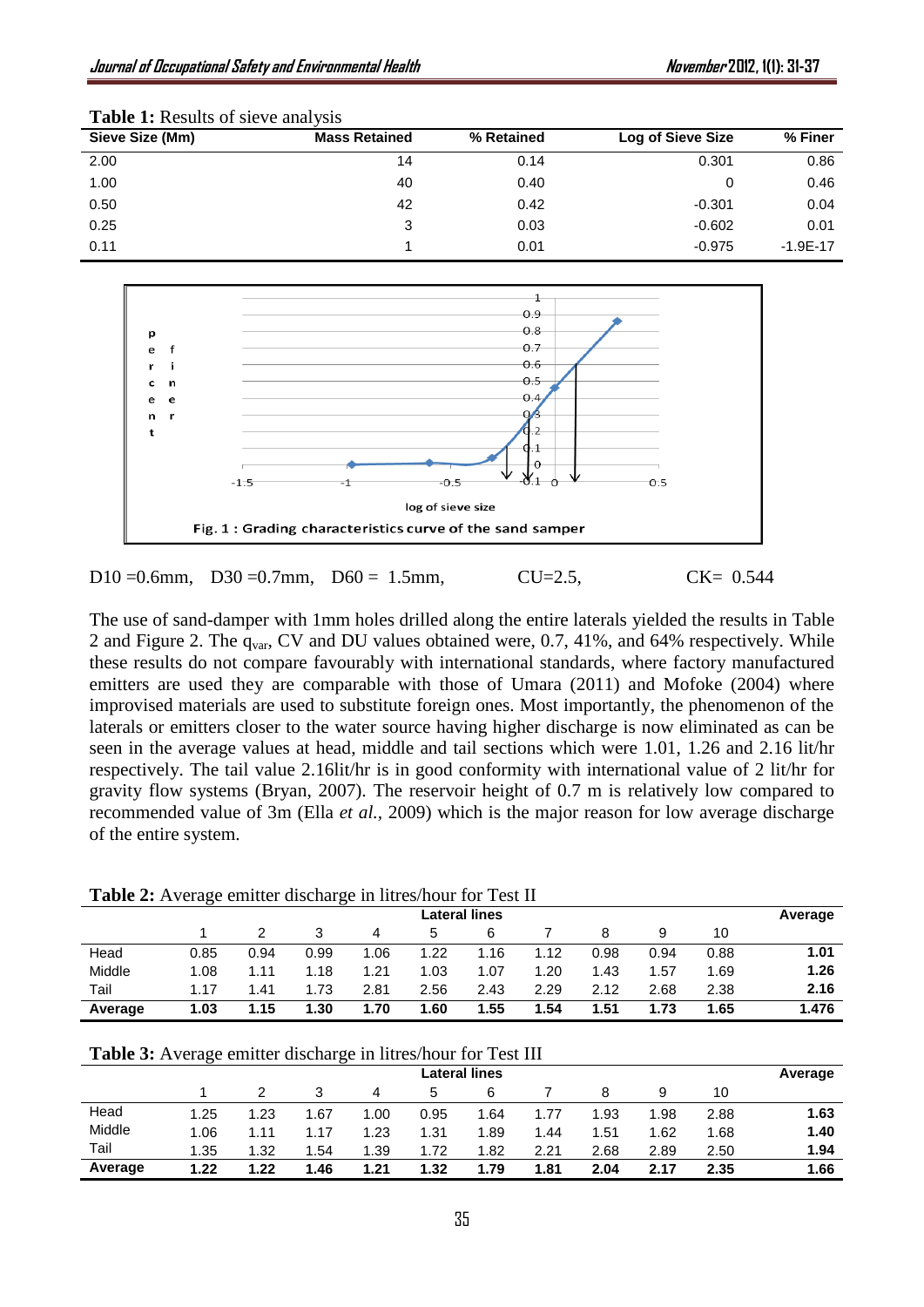

A striking observation is the fact that the tail values in all the lateral lines are higher than the values at head and middle. This has lead to the relatively high coefficients of variation. This informed the decision to increase the diameters of the emitters in the first one third length of each lateral.

The results of the Test III are presented in Table 3 and Figure 3. The  $q_{var}$ , CV and DU values are, 0.67, 32% and 76 % respectively. These values, although still not comparable with international values are better than those of the Test II. Consider the average values at head middle and tail of the laterals, 1.01, 1.26 and 2.16 lit/hr respectively. These are closer to each other than of those of Test II and hence lower value for coefficient of variation (0.67 against 0.7) and higher value of distribution uniformity (76% against 64%). The average value at the head (lead lateral) position, (1.22lit/hr) being relatively lower than the one at the tail position, (2.35lit/hr) is in conformity to findings of Ella, *et al* (2009). The overall average discharge of 1.66lit/hr is not far from the standard value of 2lit/hr (Bryan, 2007). The graph shows that the upward trend of the tail values along the laterals and along the manifold has been maintained from the results of Test II. This may be due to the slopes along these line slopes, 1.5% and 2% respectively. The best uniformity is usually achieved at 0% slope of the lateral lines (Ella, *et al*, 2009).This is not the ultimate aim but it is a positive change from the expected low or no discharge at all which would have been obtained in the absence of the sand damper. The results are still preliminary but are indicative of positive trends towards internationally accepted values from systems with factory manufactured emitters.

#### **Conclusion**

A simple drip irrigation system has been developed from locally available materials. Emitter, the major principal component of conventional drip irrigation systems was not used in this system. It is function of moderating the flow by passing the water through long paths has been replaced with a sand-damper placed at entry point to the manifold lines. The flow variation has been further diminished by increasing the emitting hole diameter at the head ends of one third length of the lateral lines The system has an overall average discharge of 1.66lit/hr and distribution uniformity of 68% and could be used by peasant farmer in developing countries because it is cheap, costing only  $N18,000.00$  (Eighteen thousand naira NG) for an area of  $11.82\text{m}^2$  and it does not require very special skill to install or manage.

# **Recommendation**

Further research should be done on the slope of the lateral and manifold lines as well as, length/ texture of the sand-damper and the emitting hole diameters at the middle and head of the laterals. The reservoir height should be increased and possibility of increasing the number of sand damper along the manifold line should be explored when the size of the layout is larger.